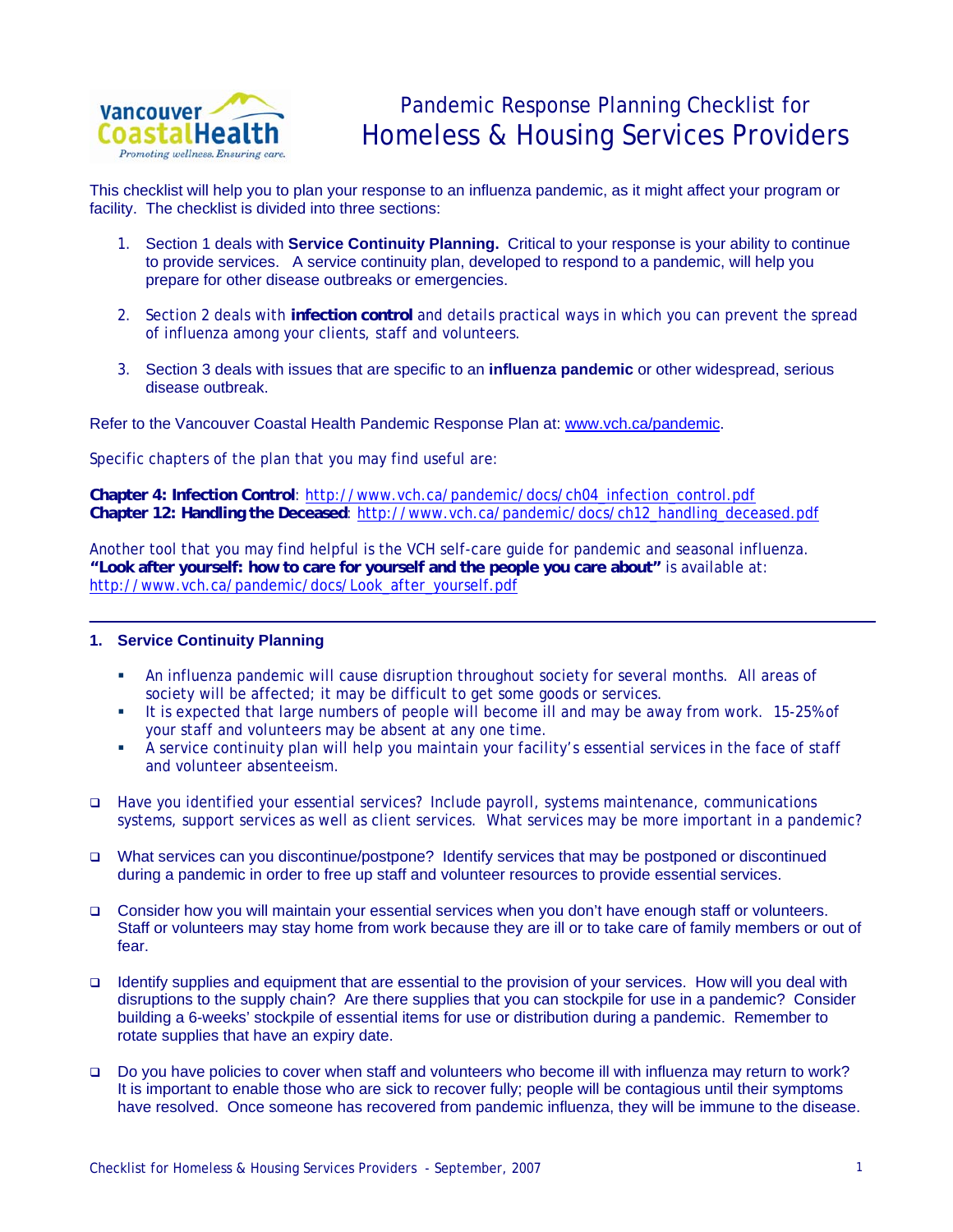- Do you have procedures to deal with staff or volunteers who become ill at work? See: [http://www.vch.ca/pandemic/docs/ch04\\_infection\\_control.pdf](http://www.vch.ca/pandemic/docs/ch04_infection_control.pdf)
- Have you designated someone to co-ordinate pandemic planning and to produce a written Service Continuity/Pandemic Plan?
- Have you designated someone to co-ordinate staff and volunteer training and education about pandemic influenza? **"Look after yourself: how to care for yourself and the people you care about"**, the VCH self-care guide for pandemic and seasonal influenza will provide staff and volunteers with basic information that will be useful to them to know in the event of a pandemic or during flu season. **"Look after yourself"** is available at: [http://www.vch.ca/pandemic/docs/Look\\_after\\_yourself.pdf](http://www.vch.ca/pandemic/docs/Look_after_yourself.pdf)
- Have you made efforts to share your pandemic planning with sister agencies providing similar or complementary services, so as to maximize the benefit from your collective efforts?
- **2. Infection Control**
- **Infection control measures will be important in the prevention of influenza transmission during a pandemic.**
- **Influenza is spread by virus contained in droplets generated when someone infected with the disease** coughs or sneezes and doesn't cover their mouth.
- **These droplets may be inhaled by people standing close to the infected person.**
- The droplets may also fall out of the air and settle on surfaces where the virus can be picked up by someone touching the contaminated surface. The virus can survive on hard surfaces for 24 hours or longer.
- If that person then touches their nose or mouth or eyes, they may become infected with influenza.
- Proper and frequent handwashing has been shown to reduce transmission of respiratory infections by up to 40%. Handwashing will be the most important means of preventing the spread of the disease until a vaccine is developed.
- Ensure that staff and volunteer education includes infection control measures.
- Stay home if you are ill.
- Have you provided staff and volunteers with training in cough/sneeze etiquette? See: [http://www.vch.ca/pandemic/docs/ch04\\_infection\\_control.pdf](http://www.vch.ca/pandemic/docs/ch04_infection_control.pdf)

A "Cover your cough" poster is available at: [http://www.vch.ca/flu/docs/Cover\\_Your\\_Cough.pdf](http://www.vch.ca/flu/docs/Cover_Your_Cough.pdf)

 Plan to stockpile and provide soap, alcohol-based hand sanitizer, paper towels, tissues and receptacles for their disposal. Posters on proper handwashing using soap and water and on the use of hand sanitizers are available at:

How to wash your hands: [http://www.vch.ca/flu/docs/Hand\\_Washing.pdf](http://www.vch.ca/flu/docs/Hand_Washing.pdf) How to use a hand sanitizer: [http://www.vch.ca/flu/docs/Hand\\_Sanitizing.pdf](http://www.vch.ca/flu/docs/Hand_Sanitizing.pdf)

- Are your cleaning staff and other staff and volunteers aware of the need, during a pandemic, for more frequent disinfection of surfaces that are touched often, such as door knobs, handrails, computers, bathroom faucets and telephones? A solution of 1 part household bleach to 9 parts water (10% bleach solution) is an effective disinfectant that will kill the influenza virus.
- Try to maintain a metre's distance between yourself and others. Avoid groups and refrain from kissing, hugging and shaking hands during an influenza pandemic.

## **3. Pandemic Preparedness**

During a pandemic, it will be important to know where to find accurate, trustworthy and up-to-date information about influenza and what to do in response. Vancouver Coastal Health will open a portal on our website to provide such information and will provide regular updates to newspapers, radio and television stations. Refer to [www.vch.ca.](http://www.vch.ca/)